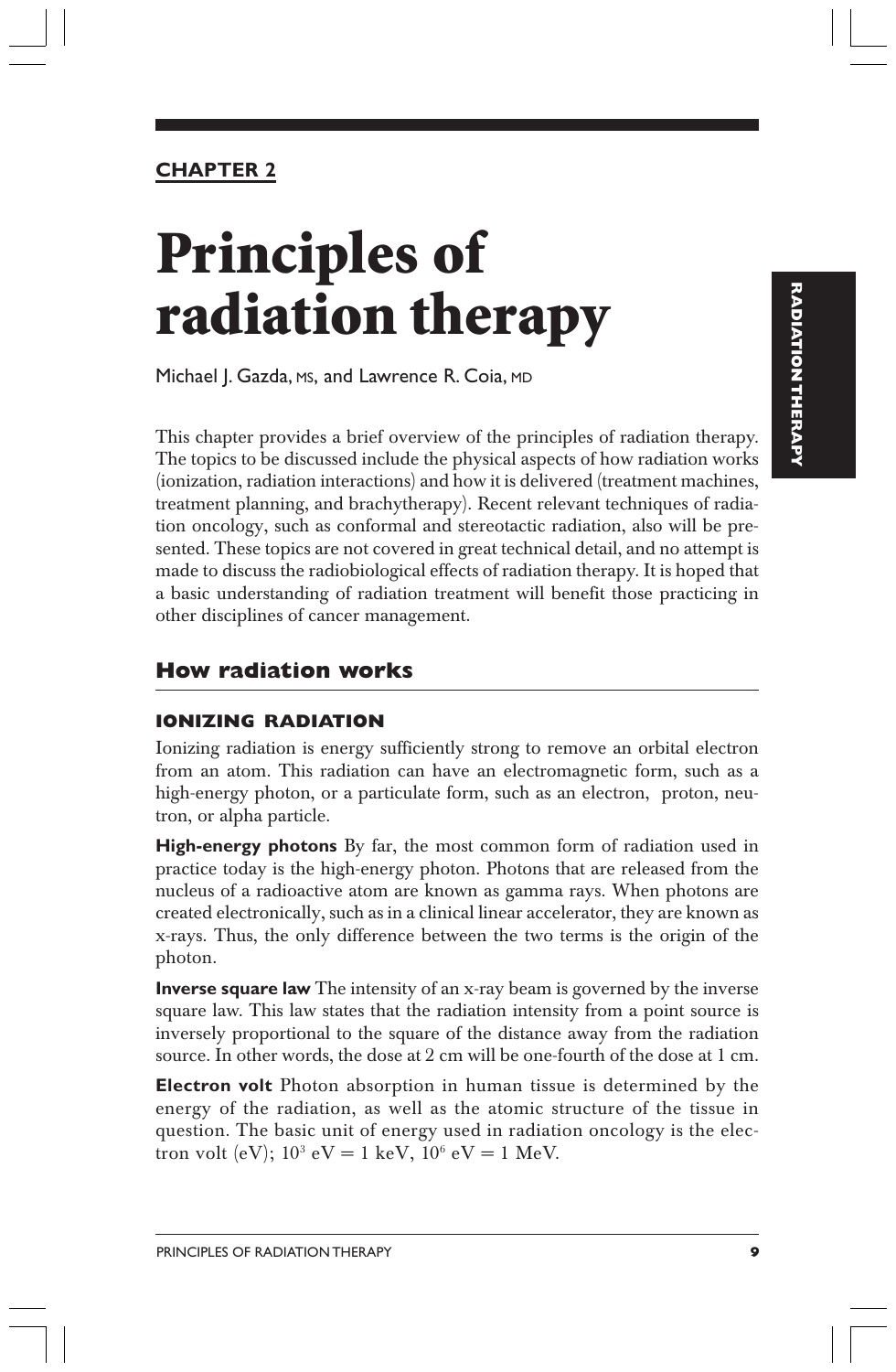#### **PHOTON-TISSUE INTERACTIONS**

Three interactions describe photon absorption in tissue: the photoelectric effect, Compton effect, and pair production.

**Photoelectric effect** In this process, an incoming photon undergoes a collision with a tightly bound electron. The photon transfers practically all of its energy to the electron and ceases to exist. The electron departs with most of the energy from the photon and begins to ionize surrounding molecules. This interaction depends on the energy of the incoming photon, as well as the atomic number of the tissue; the lower the energy and the higher the atomic number, the more likely that a photoelectric effect will take place.

An example of this interaction in practice can be seen on a diagnostic x-ray film. Since the atomic number of bone is 60% higher than that of soft tissue, bone is seen with much more contrast and detail than is soft tissue. The energy range in which the photoelectric effect predominates in tissue is about 10-25 keV.

**Compton effect** The Compton effect is the most important photon-tissue interaction for the treatment of cancer. In this case, a photon collides with a "free electron," ie, one that is not tightly bound to the atom. Unlike the photoelectric effect, in the Compton interaction both the photon and electron are scattered. The photon can then continue to undergo additional interactions, albeit with a lower energy. The electron begins to ionize with the energy given to it by the photon.

The probability of a Compton interaction is inversely proportional to the energy of the incoming photon and is independent of the atomic number of the material. When one takes an image of tissue using photons in the energy range in which the Compton effect dominates  $(-25 \text{ keV-25 MeV})$ , bone and softtissue interfaces are barely distinguishable. This is a result of the atomic number independence.

The Compton effect is the most common interaction occurring clinically, as most radiation treatments are performed at energy levels of about 6-20 MeV. Port films are films taken with such high-energy photons on the treatment machine and are used to check the precision and accuracy of the beam; because they do not distinguish tissue densities well, however, they are not equal to diagnostic films in terms of resolution.

**Pair production** In this process, a photon interacts with the nucleus of an atom, not an orbital electron. The photon gives up its energy to the nucleus and, in the process, creates a pair of positively and negatively charged electrons. The positive electron (positron) ionizes until it combines with a free electron. This generates two photons that scatter in opposite directions.

The probability of pair production is proportional to the logarithm of the energy of the incoming photon and is dependent on the atomic number of the material. The energy range in which pair production dominates is  $\geq 25$  MeV. This interaction does occur to some extent in routine radiation treatment with high-energy photon beams.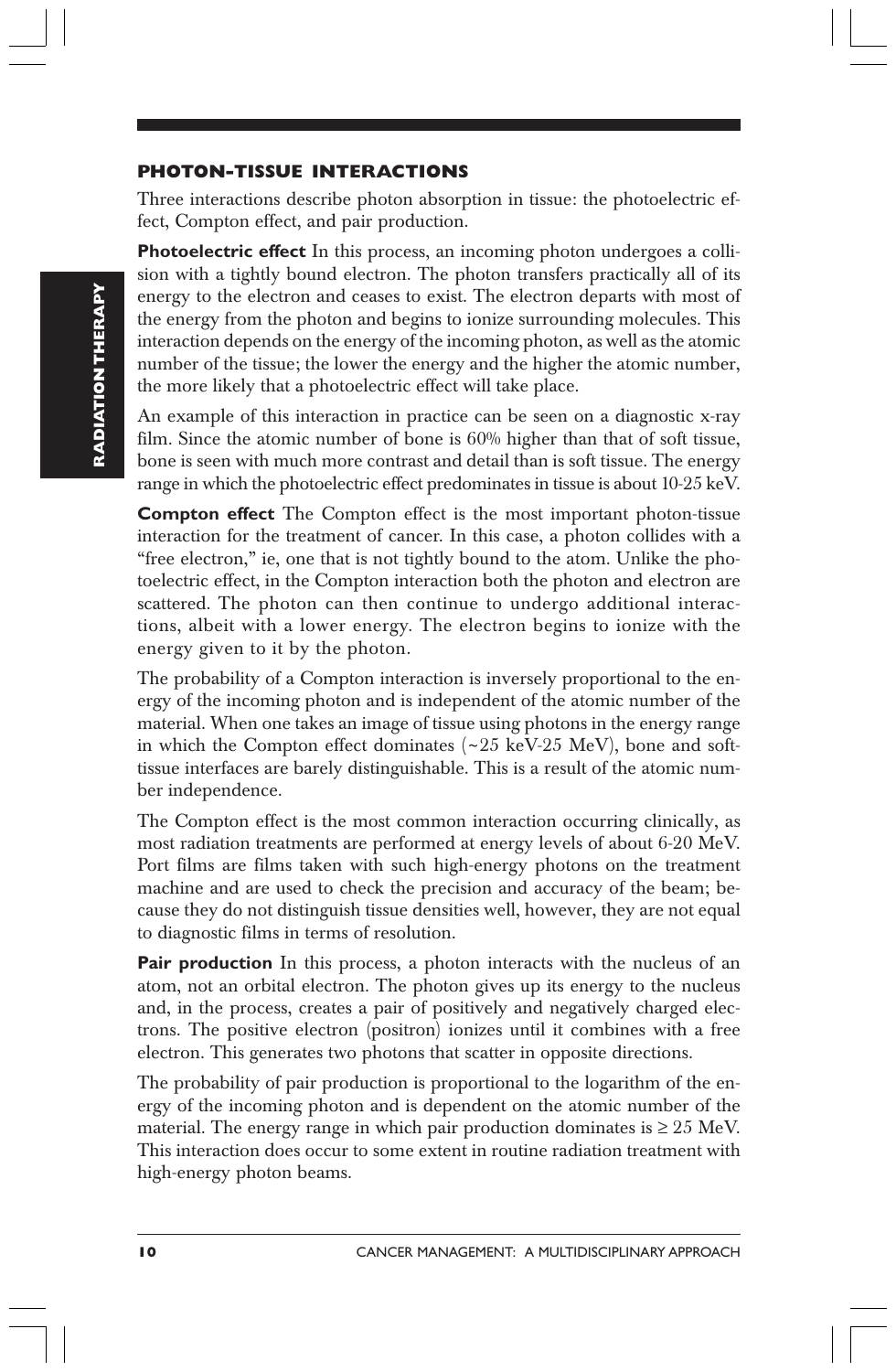#### **ELECTRON BEAMS**

With the advent of high-energy linear accelerators, electrons have become a viable option in treating superficial tumors up to a depth of about 5 cm. Electron depth dose characteristics are unique in that they produce a high skin dose but exhibit a falloff after only a few centimeters.

Electron absorption in human tissue is greatly influenced by the presence of air cavities and bone. The dose is increased when the electron beam passes through an air space and is reduced when the beam passes through bone.

**Common uses** The most common clinical uses of electron beams include the treatment of skin lesions, such as basal cell carcinomas, and boosting of (giving further radiation to) areas that have previously received photon irradiation, such as the postoperative lumpectomy or mastectomy scar in breast cancer patients, as well as select nodal areas in the head and neck.

## **MEASURING RADIATION ABSORPTION**

The dose of radiation absorbed correlates directly with the energy of the beam. An accurate measurement of absorbed dose is critical in radiation treatment. The deposition of energy in tissues results in damage to DNA and diminishes or eradicates the cell's ability to replicate indefinitely.

**Gray** The basic unit of radiation absorbed dose is the amount of energy (joules) absorbed per unit mass (kg). This unit, known as the gray (Gy), has replaced the unit of rad used in the past  $(100 \text{ rads} = 1 \text{ Gy}; 1 \text{ rad} = 1 \text{ cGy}).$ 

**Exposure** In order to measure dose in a patient, one must first measure the ionization produced in air by a beam of radiation. This quantity is known as exposure. One can then correct for the presence of soft tissue in the air and calculate the absorbed dose in Gy.

**Percentage depth dose** The dose absorbed by tissues due to these interactions can be measured and plotted to form a percentage depth dose curve. As energy increases, the penetrative ability of the beam increases and the skin dose decreases.

# **How radiation is delivered**

## **TREATMENT MACHINES**

#### **Linear accelerators**

High-energy radiation is delivered to tumors by means of a linear accelerator. A beam of electrons is generated and accelerated through a waveguide that increases their energy to the keV to MeV range. These electrons strike a tungsten target and produce x-rays.

X-rays generated in the 10–30-keV range are known as grenz rays, whereas the energy range for superficial units is about 30–125 keV. Orthovoltage units generate x-rays from 125–500 keV.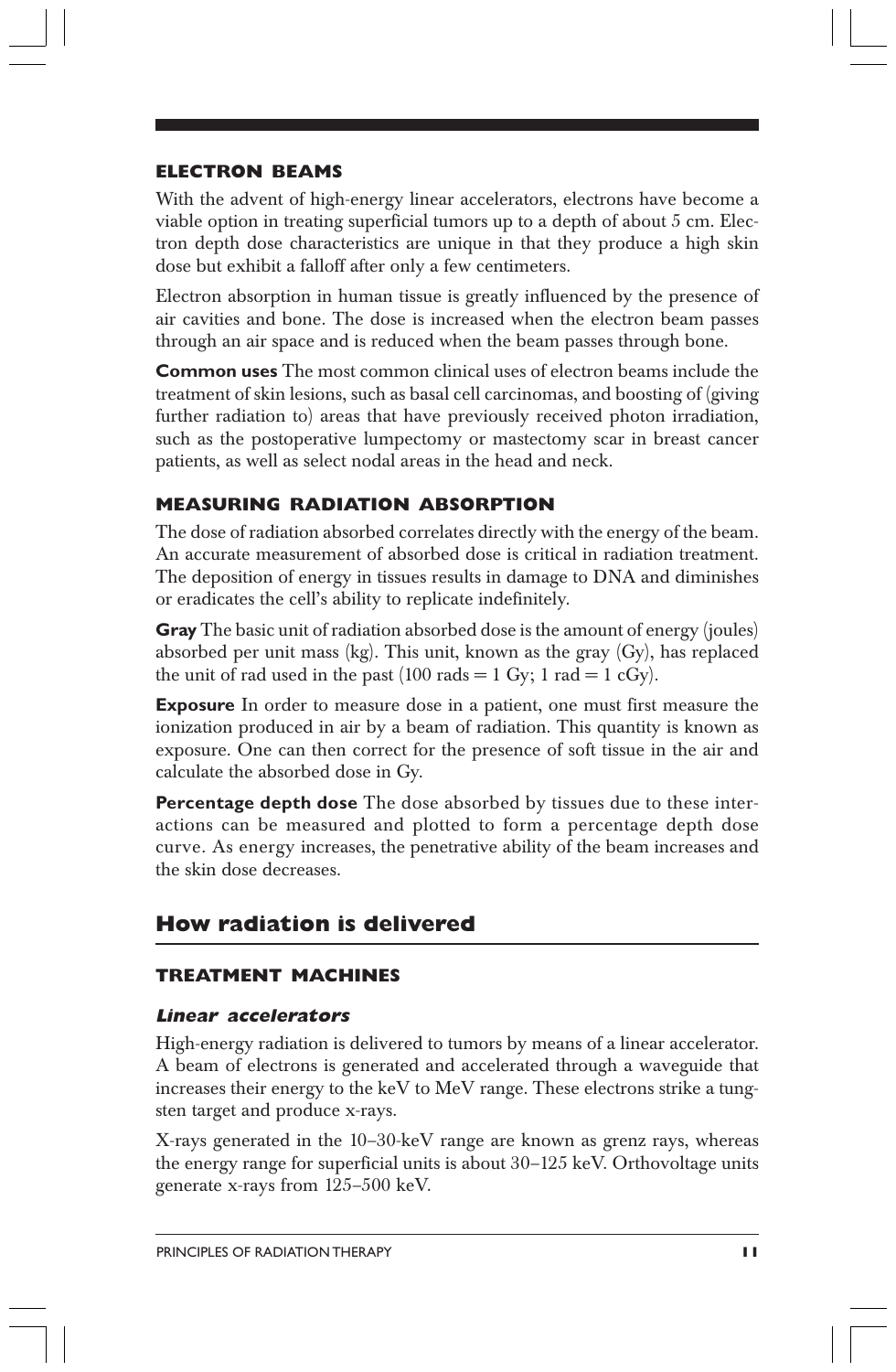**Orthovoltage units** continue to be used today to treat superficial lesions; in fact, they were practically the only machines treating skin lesions before the recent emergence of electron therapy. The maximum dose from any of these low-energy units is found on the surface of patients; thus, skin becomes the dose-limiting structure when treating patients at these energies. The depth at which the dose is 50% of the maximum is about 7 cm. Table 1 lists the physical characteristics of several relevant x-ray energies.

**Megavoltage units** The megavoltage linear accelerator has been the standard radiotherapy equipment for the past 20-30 years. Its production of x-rays is identical to that of lower-energy machines. However, the energy range of megavoltage units is quite broad—from 4 to 20 MeV. The depth of the maximum dose in this energy range is 1.5-3.5 cm. The dose to the skin is about 30%-40% of the maximum dose.

Most megavoltage units today also have electron-beam capabilities, usually in the energy range of about 5-20 MeV. In order to produce an electron beam, the tungsten target is moved away from the path of the beam. The original electron beam that was aimed at the tungsten target is now the electron beam used for treatment. Unlike that of photons, the electron skin dose is quite high, about 80%-95% of the maximum dose. A rule of thumb regarding the depth of penetration of electrons is that 80% of the dose is delivered at a depth (in cm) corresponding to one-third of the electron energy (in MeV). Thus, a 12-MeV beam will deliver 80% of the dose at a depth of 4 cm.

**Altering beam intensity and field size** When measurements are made at the point just past the target, the beam is more intense in the center than at the edges. Optimal treatment planning is obtained with a relatively constant intensity across the width of the beam. This process is accomplished by placing a flattening filter below the target.

In order for the radiation beam to conform to a certain size, high atomic number collimators are installed in the machine. They can vary the field size from  $4 \times 4$  cm to  $40 \times 40$  cm at a distance of 100 cm from the target, which is the distance at which most treatments are performed.

| <b>Nominal energy</b> | Depth of maximum dose (cm) | Skin dose (%) |  |
|-----------------------|----------------------------|---------------|--|
| 240 $kV(p)$           | Surface                    | 100           |  |
| Cobalt-60             | 0.500                      | 50            |  |
| 6 MeV                 | 1.500                      | 35            |  |
| 10 MeV                | 2.500                      | 25            |  |
| 18 MeV                | 3.000                      | 15            |  |
|                       |                            |               |  |

#### **TABLE 1: Depth dose characteristics for clinical radiotherapy beams**

 $kV(p)$  = kilovolt (peak)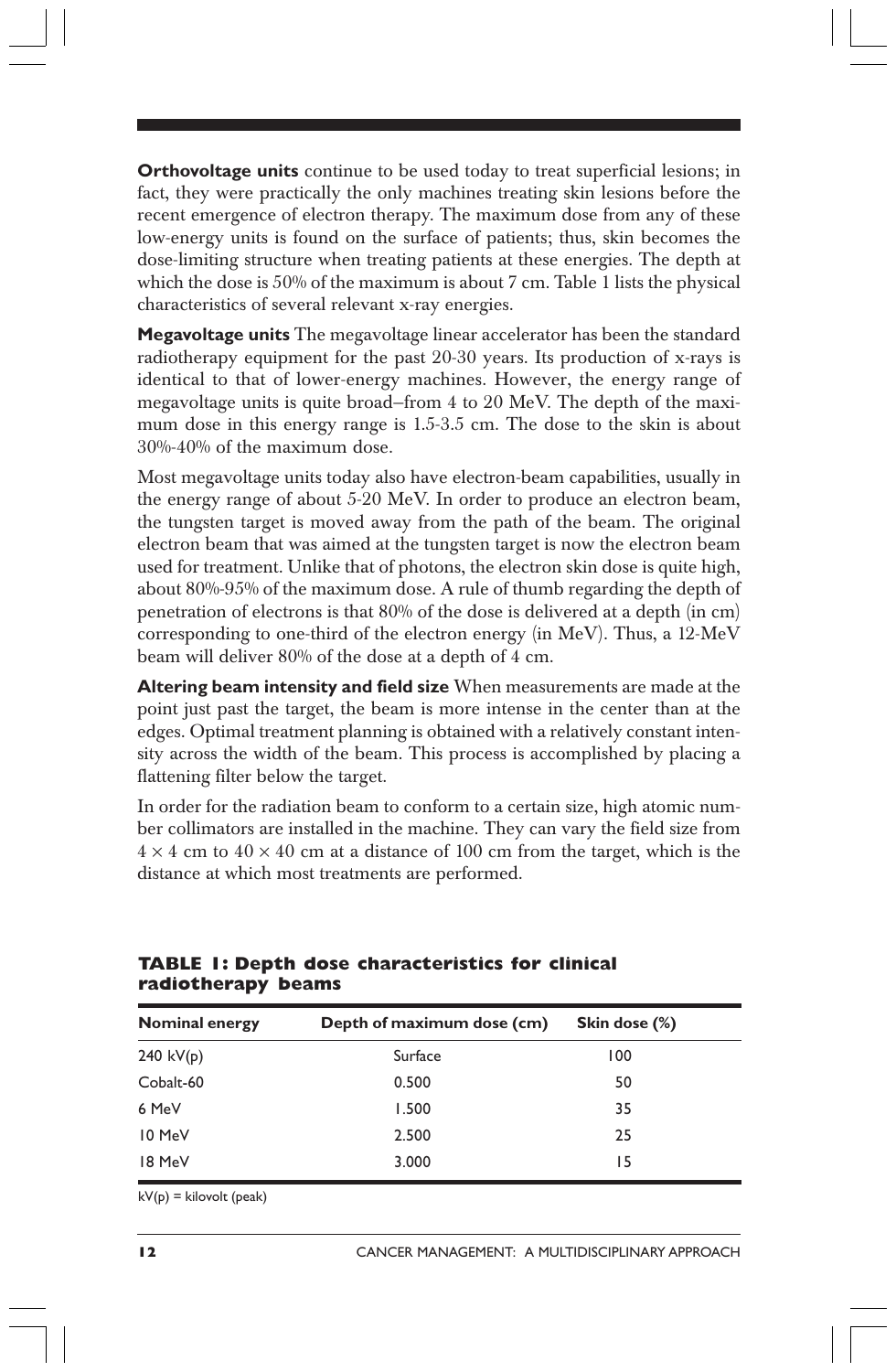If it is decided that a beam should be more intense on one side than the other, high atomic number filters, known as wedges, are placed in the beam. These filters can shift the dose distribution surrounding the tumor by 15º-60º. Wedges can also be used to optimize the dose distribution if the treatment surface is curved or irregular.

**Shielding normal tissue** Once the collimators have been opened to the desired field size that encompasses the tumor, the physician may decide to block out some normal tissue that remains in the treatment field. This is accomplished by placing blocks (or alloy), constructed of a combination of bismuth, tin, cadmium, and lead, in the path of the beam. In this way, normal tissues are shielded, and the dose can be delivered to the tumor at a higher level than if the normal structures were in the field. These individually constructed blocks are used in both x-ray and electron treatments. A more modern technique involves multileaf collimators mounted inside the gantry. They provide computerized, customized blocking instead of having to construct a new block for each field. (See "Intensity-modulated radiation therapy.")

#### **PRETREATMENT PROCEDURES**

Certain imaging procedures must be done before radiation therapy is begun: **Pretreatment CT** Before any treatment planning can begin, a pretreatment CT scan is often performed. This scan allows the radiation oncologist to identify both tumor and surrounding normal structures.

**Simulation** The patient is then sent for a simulation. The patient is placed on a diagnostic x-ray unit that geometrically simulates an actual treatment machine. With use of the CT information, the patient's treatment position is simulated by means of fluoroscopy. A series of orthogonal films are taken, and block templates that will shield any normal structures are drawn on the films. These films are sent to the mold room, where technicians construct the blocks to be used for treatment. CT simulation is a modern alternative to "conventional" simulation and is described later in this chapter.

**Guides for treatment field placement** Small skin marks, or tattoos, are placed on the patient following proper positioning in simulation. These tattoos will guide the placement of treatment fields and give the physician a permanent record of past fields should the patient need additional treatment in the future.

It is imperative that the patient be treated in a reproducible manner each day. In order to facilitate this, Styrofoam casts that conform to the patient's contour and place the patient in the same position for each treatment are constructed. Lasers also help line up the patient during treatment.

## **TREATMENT PLANNING AND DELIVERY**

**Determining optimal dose distribution** The medical physicist or dosimetrist uses the information from CT and simulation to plan the treatment on a computer. A complete collection of machine data, including depth dose and beam profile information, is stored in the computer. The physics staff aids the radia-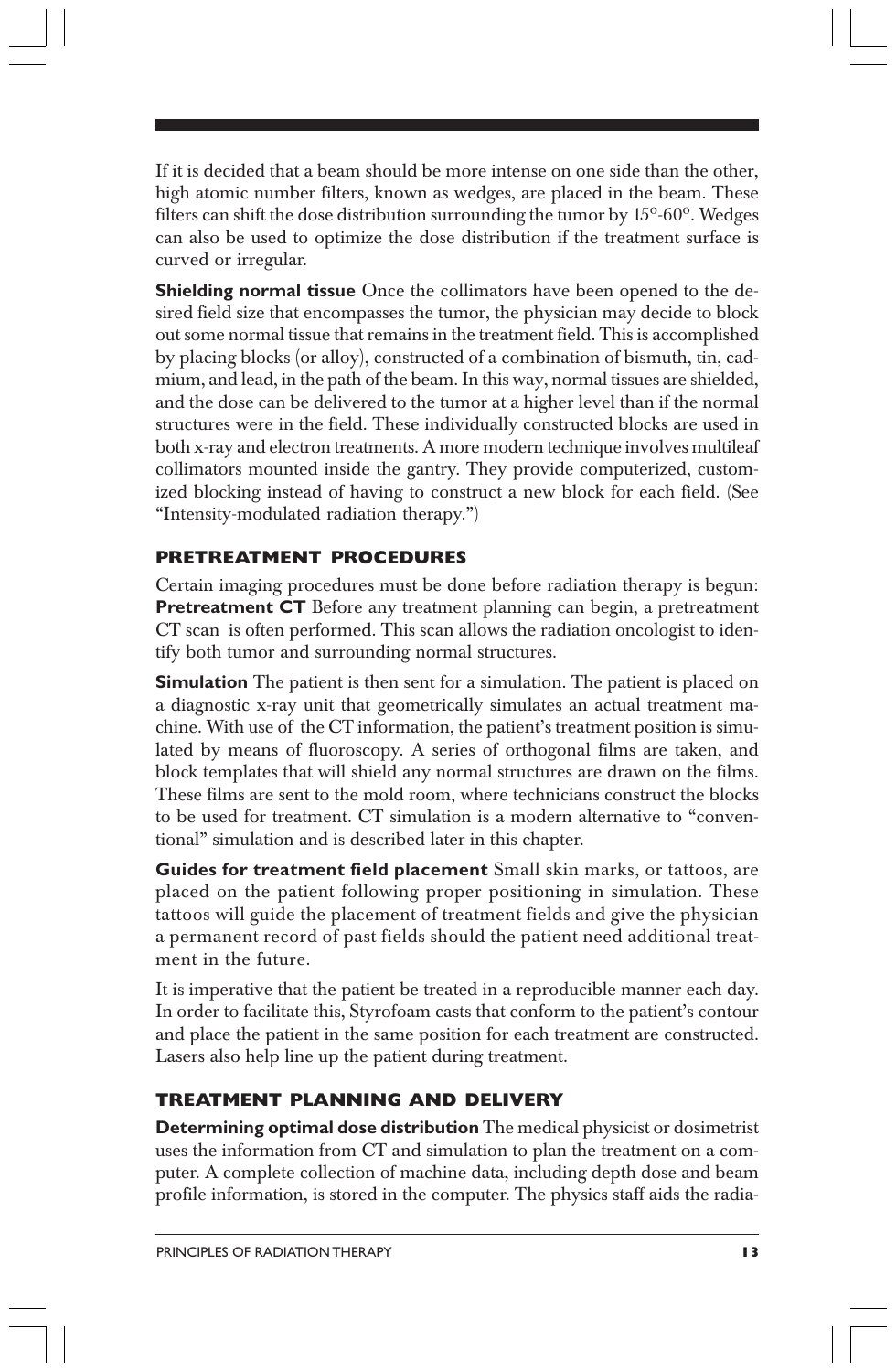tion oncologist in deciding the number of beams (usually two to four) and angles of entry. The goal is to maximize the dose to the tumor while minimizing the dose to surrounding normal structures.

Several treatment plans are generated, and the radiation oncologist chooses the optimal dose distribution. The beam-modifying devices discussed earlier, such as blocks and wedges, may be used to optimize the dose distribution around the tumor.

**Establishing the treatment plan** The planning computer will calculate the amount of time each beam should be on during treatment. All pertinent data, such as beam-on time, beam angles, blocks, and wedges, are recorded in the patient's treatment chart and sent to the treatment machine. The radiation therapist will use this information, as well as any casts, tattoos, and lasers, to set up and treat the patient consistently and accurately each day.

**Port films** As part of departmental quality assurance, weekly port films are taken for each beam. They ensure that the beams and blocks are consistently and correctly placed for each treatment. Port films are images generated by the linear accelerator at energies of 6-20 MeV. Because of the predominance of the Compton effect in this energy range, these images are not as detailed as those at diagnostic film energies (as mentioned earlier), but they still add important information on treatment accuracy and ensure the quality of setup and treatment.

#### **BRACHYTHERAPY**

Brachytherapy is the term used to describe radiation treatment in which the radiation source is in contact with the tumor. This therapy contrasts with externalbeam radiotherapy, in which the radiation source is 80-100 cm away from the patient.

In brachytherapy, dose distribution is almost totally dependent on the inverse square law because the source is usually within the tumor volume. Because of this inverse square dependence, proper placement of radiation sources is crucial.

| <b>Isotope</b> | Energy (MeV) | Half-life         |
|----------------|--------------|-------------------|
| Radium-226     | 0.830        | $1,600$ yr        |
| Cesium-137     | 0.662        | 30 <sub>yr</sub>  |
| Cobalt-60      | 1.250        | 5.26 yr           |
| Iridium-192    | 0.380        | 74.2 d            |
| lodine-125     | 0.028        | 60.2 <sub>d</sub> |
| Gold-198       | 0.412        | 2.7d              |

#### **TABLE 2: Physical characteristics of commonly used radioisotopes**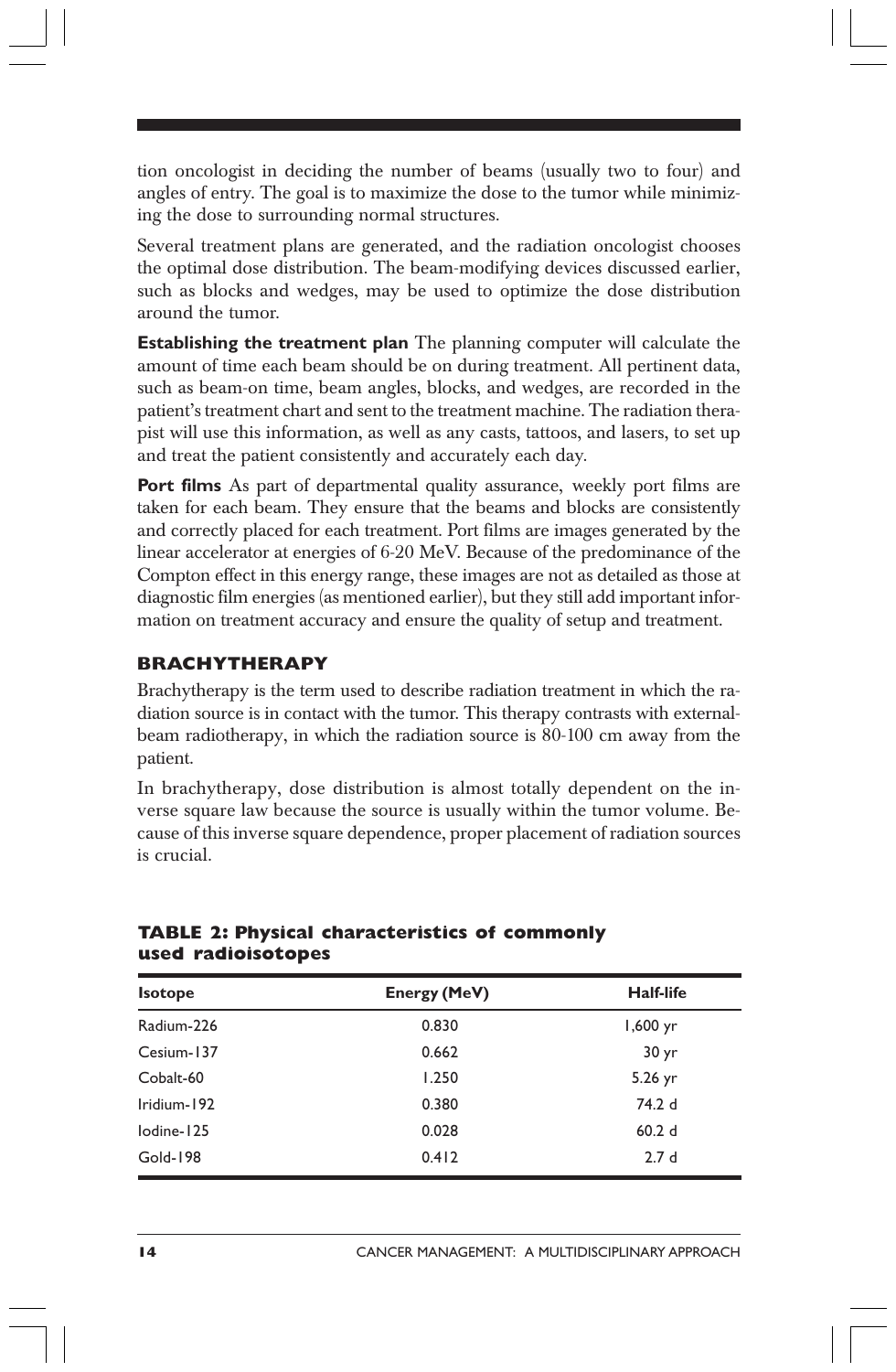**Isotopes** Table 2 lists commonly used isotopes and their properties. In the past, radium was the primary isotope used in brachytherapy. Recently, because of its long half-life and high energy output, radium has been replaced with cesium (Cs), gold (Au), and iridium (Ir). These isotopes have shorter half-lives than radium and can be shielded more easily because of their lower energies.

**Types of implants** Brachytherapy procedures can be performed with either temporary or permanent implants. Temporary implants usually have long halflives and higher energies than permanent implants. These sources can be manufactured in several forms, such as needles, seeds, and ribbons.

All temporary sources are inserted into catheters that are placed in the tumor during surgery. A few days after surgery, the patient is brought to the radiation clinic and undergoes pretreatment simulation. Wires with nonradioactive metal seeds are threaded into these catheters. Several films are taken, and the images of the seed placement can be digitized into a brachytherapy treatment planning computer.

Once the treatment plan is complete and the physician has chosen the optimal dose rate (usually 50-60 cGy/h), the sources can be implanted. The actual implantation takes place in the patient's private room. The duration of treatment is usually 1-3 days. The majority of temporary implants are loaded interstitially.

**Common uses** Interstitial low-dose-rate (LDR) brachytherapy is commonly used for cancer of the oral cavity and oropharynx and sarcoma. Prostate cancer is probably the most common site for which LDR brachytherapy "seeds" are used today. Intracavitary LDR brachytherapy is frequently used in gynecologic applications. High-dose-rate (HDR) brachytherapy is used with remote afterloading techniques, as described below.

## **Remote afterloading brachytherapy**

Because brachytherapy requires numerous safety precautions and entails unnecessary exposure of personnel and family members to radiation, remote afterloading of temporary implants has become popular in recent years. The two types of remote afterloading that can be used for treatment are LDR and HDR sources. The most popular LDR source used today is Cs-137, which has a dose rate of about 1 cGy/min. The most widely used HDR source is Ir-192. This isotope has a dose rate of about 100 cGy/min.

**General procedures** The pretreatment brachytherapy procedures outlined above are also implemented in remote afterloading brachytherapy. Once the treatment plan has been approved by the physician, the patient is brought into the treatment room. The LDR cesium source or HDR iridium source is connected to the end of a cable inside its respective afterloading unit. This unit is programmed with the data from the planning computer. The cable is sent out from the unit into one of the patient's catheters. Several catheters can be connected to the unit. Each catheter is irradiated, one at a time, until the prescribed dose has been delivered.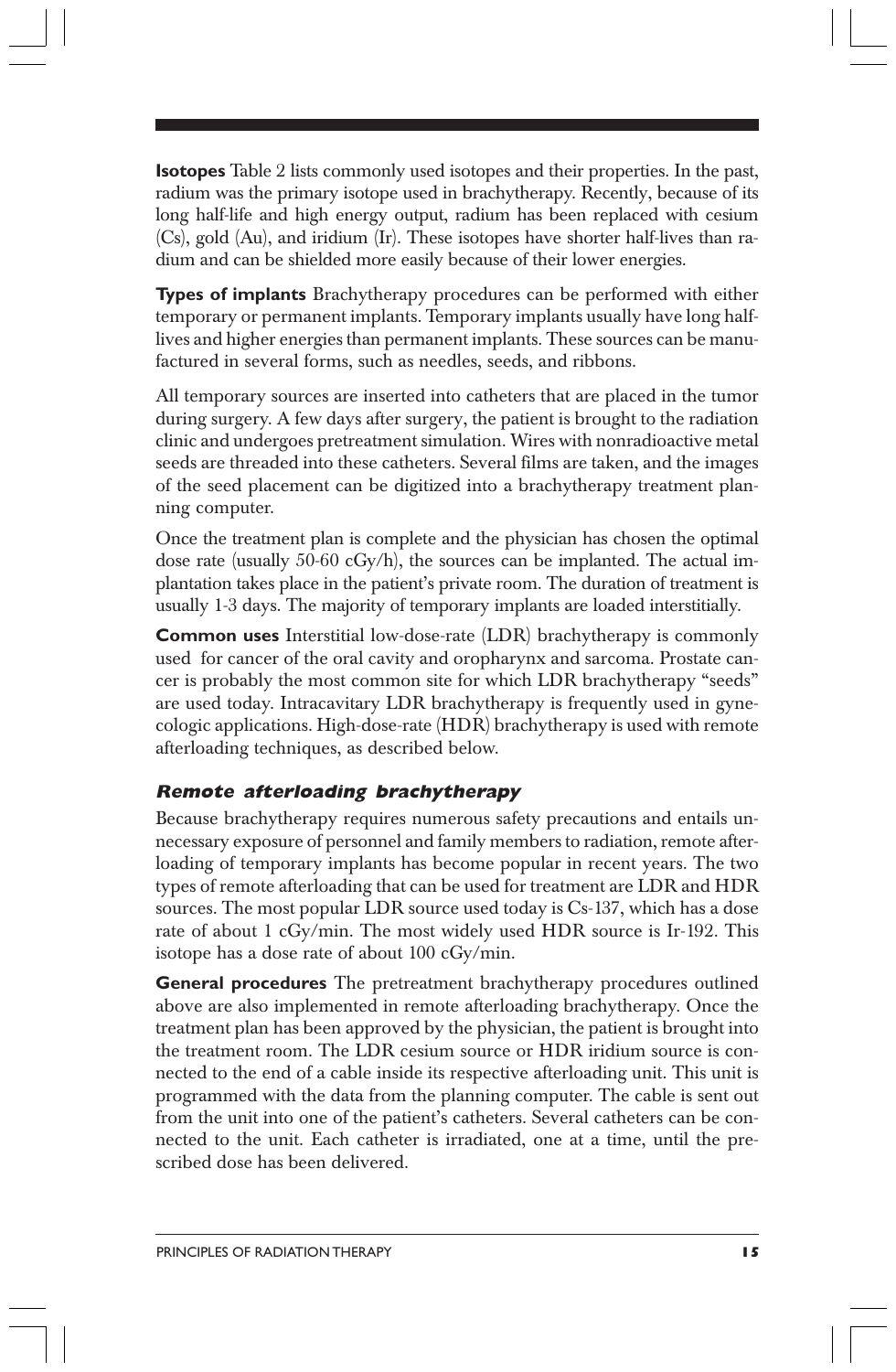The motor that drives the source out of the treatment unit is connected electronically to the door of the treatment room. If the treatment must be stopped for any reason, simply opening the door triggers an interlock that draws the source back into the unit. Because of this device, oncology personnel will not be exposed to any radiation should they need to see the patient during treatment. This interlock is the main safety advantage of remote afterloading over manual afterloading.

**LDR treatment** Uterine cancer is the most popular site for intracavitary treatment with LDR remote afterloading brachytherapy. These procedures are performed in the patient's room. The interlock is connected to the patient's door so that nurses can take vital signs and give medication and family members can visit the patient without risk of radiation exposure.

**HDR treatment** The most common applications of HDR brachytherapy are for tumors of the vaginal apex, esophagus, lungs, and, most recently, breast and prostate. Most HDR treatments are performed on an outpatient basis. Allowing the patient to return home the same day after therapy is one advantage of HDR afterloading brachytherapy. Patients with prostate cancer are the exception. They may remain in the hospital for 2-3 days during the treatment.

# **Recent advances in planning and treatment**

## **CT SIMULATION**

Until recently, CT and simulation were separate pretreatment procedures. Within the past decade, many cancer centers have combined CT and simulation into a single diagnostic-treatment planning unit, known as a CT-simulator. The major advantage of this combination is that both procedures can be performed by one unit and, thus, the patient does not have to make two separate visits to the clinic. Also, CT simulation is bringing the radiation clinic into the digital age, with hospitals reporting an increase in speed, efficiency, and accuracy of treatment planning and delivery.

**Procedure** In brief, in the first step of this new procedure, the patient is placed on the CT-simulator table and undergoes a normal CT study. The physician has the capability of outlining the tumor and any normal structures on each CT slice. A computer performs a three-dimensional (3D) transformation of the CT slices and creates a digitally reconstructed radiograph (DRR).

The DRR resembles a normal diagnostic film, except that it is digital and can be manipulated to achieve better contrast and detail than regular film. The outlines of the tumor and organs are displayed on the DRRs for any viewing angle. The physician can then draw blocks on the DRRs with a more accurate idea of where the tumor and normal tissues actually lie.

The DRRs are digitized into the treatment planning computer, and any CT slices and their contours drawn by the physician are transferred as well. These DRRs are either sent to the mold room for block construction or are trans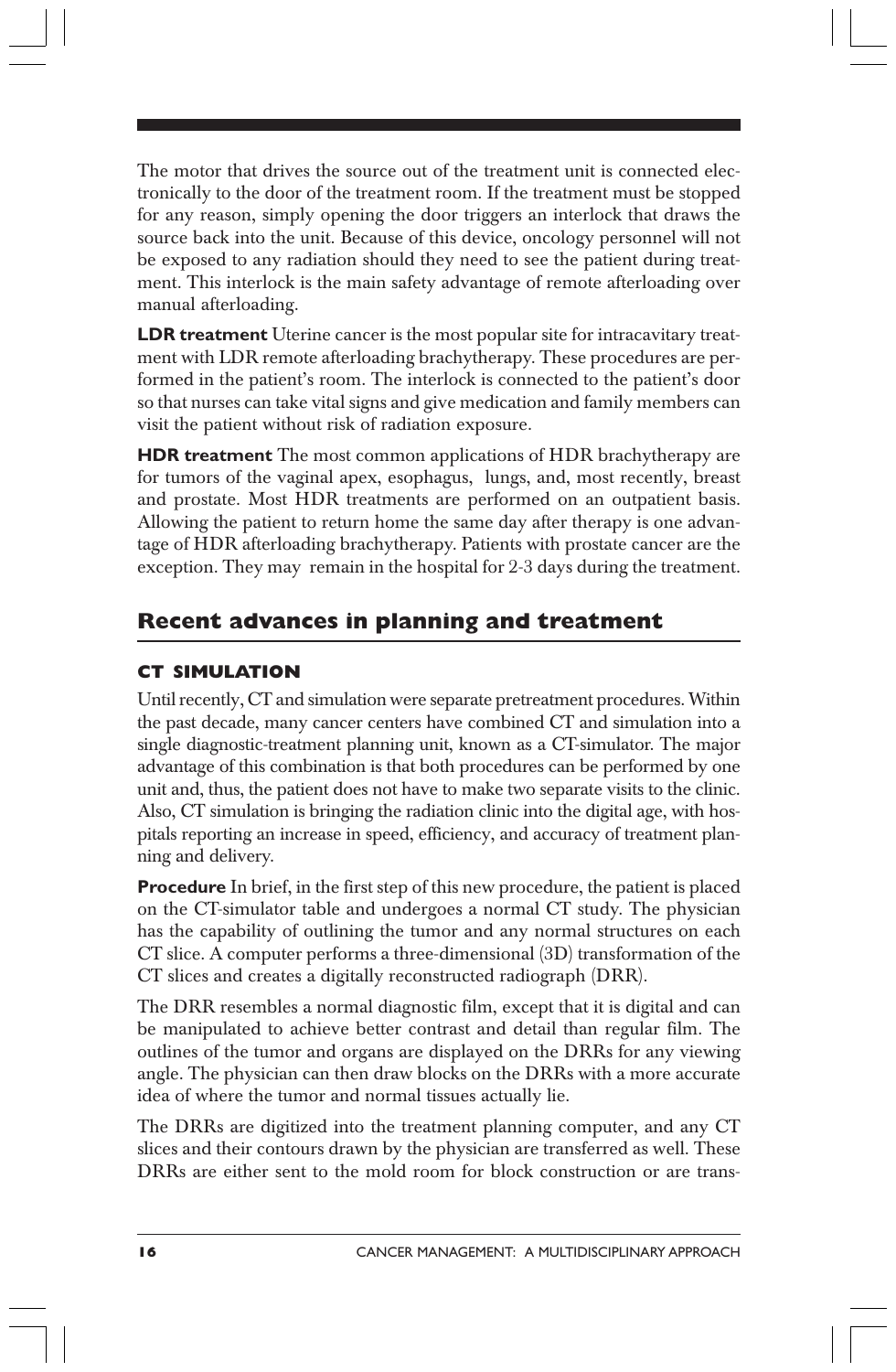ferred to the treatment planning software for multileaf collimator optimization. Treatment plans are generated as discussed earlier.

At the time of the patient's first treatment, DRRs and port films are digitized and saved on a local area network (LAN). Physicians can then call up these images on their desktop computers for weekly patient quality assurance.

## **CONFORMAL RADIATION THERAPY**

Conformal radiation therapy is a geometric shaping of the radiation beam that conforms with the beam's eye view of the tumor. Conformal therapy utilizes the outlining capabilities of the CT-simulator. The physician outlines the tumor volume, generates DRRs, and draws an appropriate margin from 1-2 cm around the tumor. These fields conform closely to the shape of the tumor and, thus, shield more critical structures than do normal blocks. The margin allows for setup errors of a few millimeters each day. Appropriate immobilization of the target volume must be achieved in each patient through the use of devices that constrain movement ("casts") so that the target is accurately localized.

These films are sent to the mold room for block construction. Since the fields are "tighter" around the tumor, the prescribed dose can be increased. Clinicians believe that by increasing the dose to the tumor, local control will be improved.

**Intensity-modulated radiation therapy (IMRT),** an extension of conformal therapy, allows for shaping of the intensity of the radiation beam. This is an important improvement, especially when the target is not well separated from normal tissues.

A uniform dose distribution can be created around the tumor by either modulating the intensity of the beam during its journey through the linear accelerator or by the use of multileaf collimators. Multileaf collimators consist of 80 or more individual collimators, or "leaves," located at the head of the linear accelerator, which can be adjusted to the shape of the tumor. (For a technical description, the reader is referred to the text by Khan; see "Suggested Reading.")

Both of these methods alter the fluence of radiation exiting the accelerator. The final result is a uniform dose distribution around the tumor and minimal dose to the surrounding normal tissues, often below tolerance levels. This improves the risk-benefit ratio.

The clinical use of IMRT has grown as computer power increases and costs decline. Preliminary clinical data have shown that prostate doses can be increased significantly without increasing the complication rate. IMRT must be administered within a closely monitored program with rigorous quality assurance since it can potentially cause significant injury if not appropriately applied.

Several types of IMRT delivery are now becoming standard in radiation oncology clinics. Dynamic conformal therapy with multileaf collimators is being used routinely in hospitals around the country. With this approach, collimators conform to the tumor volume with the beam on while the treatment unit is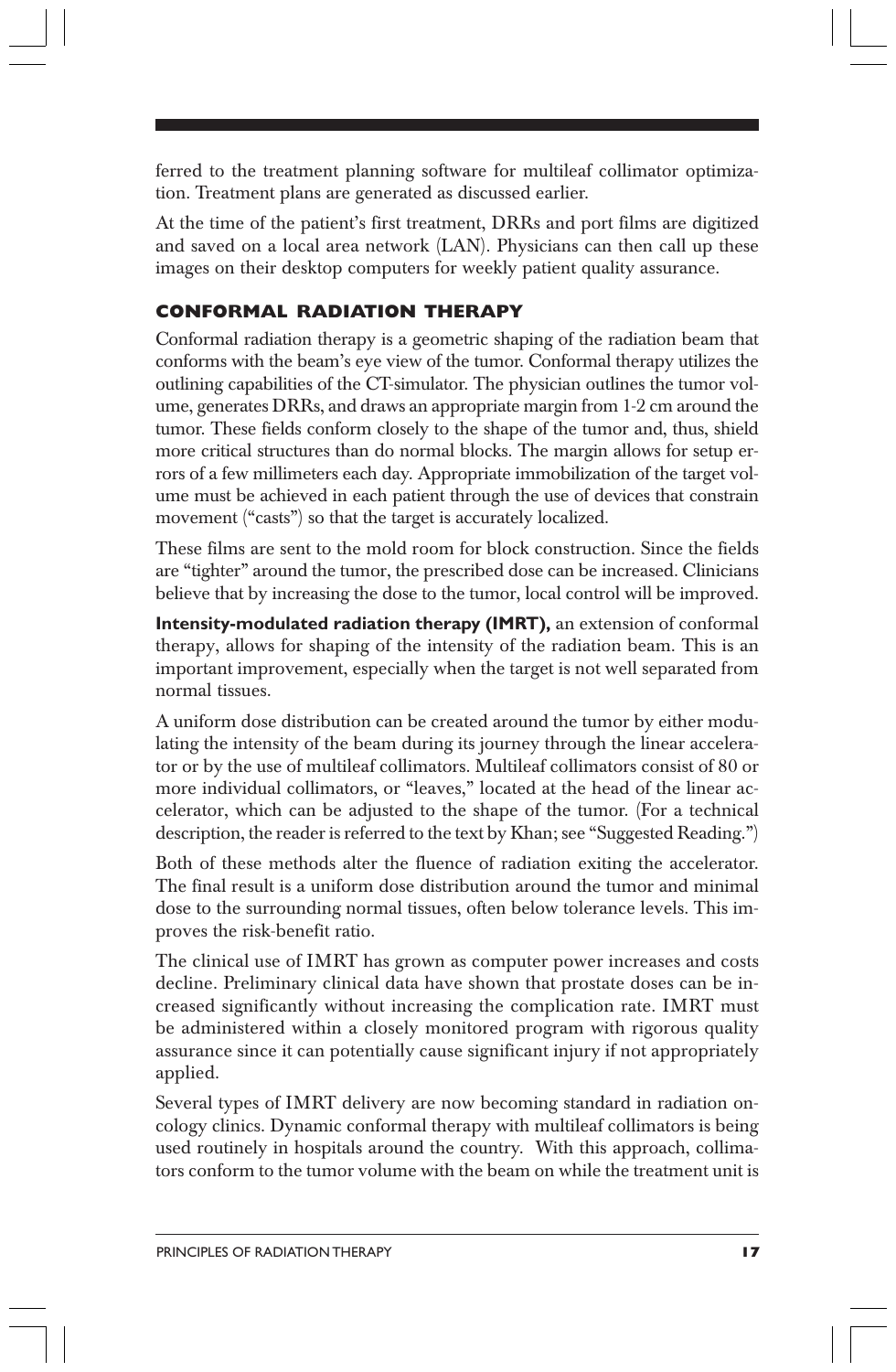rotating around the patient. This is an example of totally computer-controlled radiation delivery.

Another method of IMRT delivery—*serial* tomotherapy—is an enhancement of the method described above. An accelerator is equipped with mini-multileaf collimators that form a "slit" of radiation (normally  $2 \times 20$  cm). The gantry is rotated through an entire arc around the patient while the mini-multileaf collimators are driven in and out of the field, thus modulating the intensity of the beam. The treatment couch is advanced by a few millimeters and the next arc is treated. An entire treatment is given once all the adjoining arcs have been delivered.

Instead of treating the patient on a normal linear accelerator, with helical tomotherapy the patient travels continuously through a modified CT ring. This CT ring has the capability of administering 6-mV x-rays, as in a standard linear accelerator, while at the same time performing a conventional diagnostic CT scan. Any anatomic or position changes that might require replanning can be performed before that day's treatment. Following treatment, a daily, real-time image of the dose distribution can be obtained.

## **PROTON THERAPY**

Protons, a form of particulate radiation, have been investigated recently as a means to improve tumor control. A proton has a charge of  $+1$ , is a stable particle, and, together with the neutron, makes up the atomic nucleus.

Protons are delivered to the tumor in the same manner as are photons and electrons. The dose deposited by protons remains relatively constant as they travel through the normal tissues proximal to the target.

The kinetic energy of the protons is transferred to the tumors by electrons knocked out of atoms. These electrons ionize DNA, and their biological effectiveness resembles that of megavoltage photons.

**Bragg peak** At the end of the path, biological effectiveness increases sharply as the protons slow down and eventually stop. This increase in dose is called the Bragg peak. The size of the Bragg peak is usually smaller than the tumor, however. This problem can be resolved by scanning the Bragg peak through the tumor volume by sequentially irradiating the target with lower energies. The dose falloff of the Bragg peak is sharp enough that the normal tissues distal to the tumor receive a negligible radiation dose.

**Current clinical applications** Uveal melanomas and skull-base sarcomas adjacent to CNS tissues are two areas that have been under clinical study with promising results. Clinical studies have also begun recently in treating non– small-cell lung, hepatocellular, and paranasal sinus carcinomas.

#### **STEREOTACTIC RADIOSURGERY**

Stereotactic radiosurgery is a 3D technique that delivers the radiation dose in one fraction. Specially designed collimators are attached to a linear accelerator, which delivers a high dose of radiation to a small volume, usually about